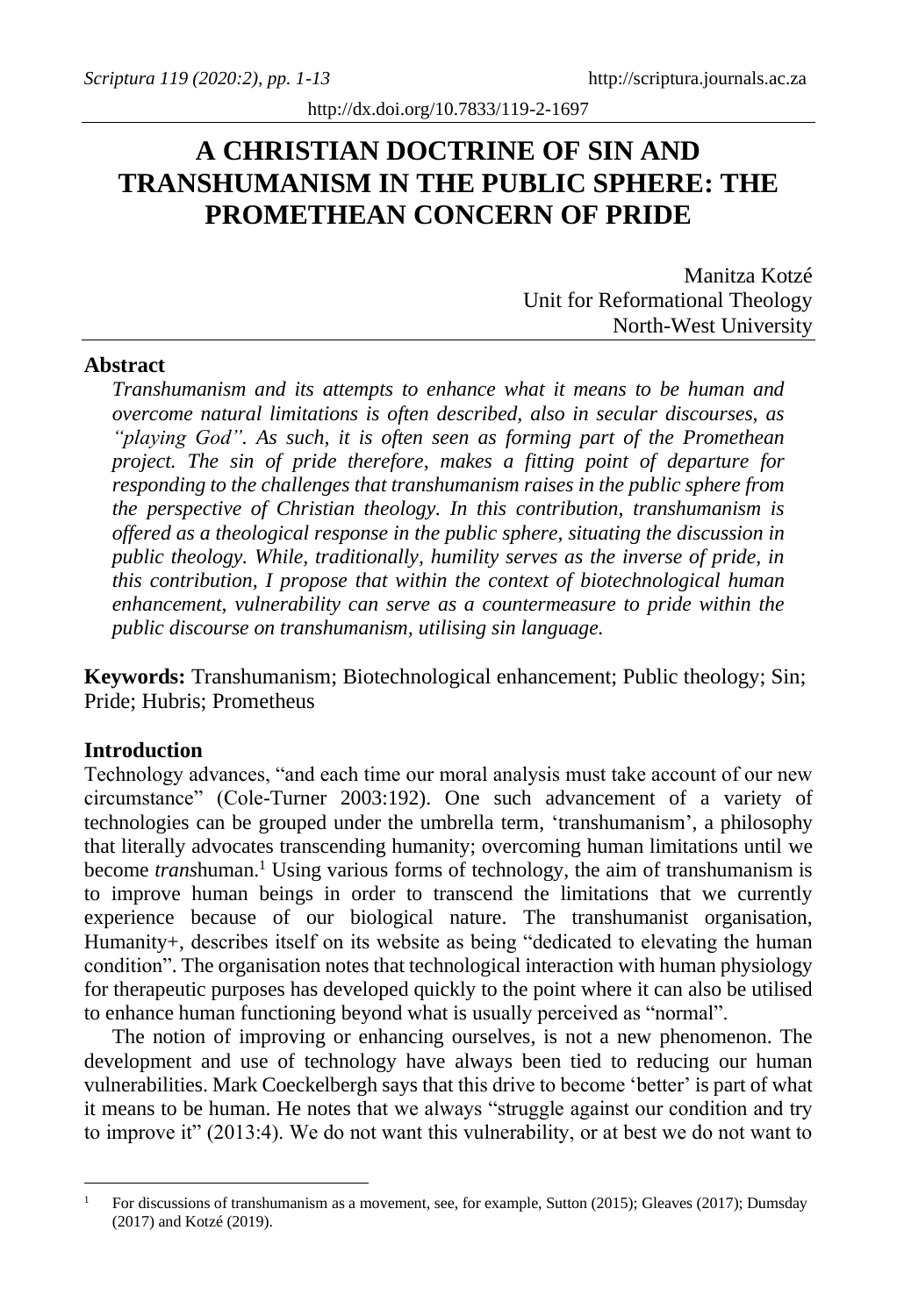be "as vulnerable as we are (now). We design and use technology to decrease our vulnerability" (Coeckelbergh 2013:4). As human beings, we have always attempted to reduce our feelings of helplessness, weakness, and vulnerability. While this insurrection against our human limitations can then be put down to who we are, Coekelbergh admits that this "modern revolt may indeed be problematic in various ways" (2013:3).

Decades earlier, Reinhold Niebuhr stated that human beings, whether as individuals or as groups and nations, react to this realisation of human vulnerability and finitude with anxiety. It is challenging for us to deal constructively with the recognition that we are vulnerable, and as a result, we become anxious. Niebuhr therefore notes that anxiety gives way to the sin of pride, for, "Anxiety is the internal precondition of sin" (1949:182). He is quick to point out, however, that it is not anxiety itself that is sin, it is merely a precondition to sin, but also the root of all human creativity. Our limitations and vulnerabilities make us anxious, yet we are not so limited that we are unaware of these limitations (Niebuhr 1949:183). "The actual sin is the consequence of the temptation of anxiety in which all life stands" (Niebuhr 1949:250). In this contribution, one of the consequences of this anxiety, the inability to accept our limitations and vulnerabilities, is brought into conversation with the attempt to transcend these limitations through the development of biotechnological enhancement. Agneta Sutton asks whether the aspirations of transhumanism do not also express certain fears; "fears of not being there, fears of no longer being here in this world" (2015:124).

Reflecting on the challenges that transhumanism and biotechnological human enhancement raise, is not only a matter of academic interest or of concern to faith communities and church members who wonder about the morality and ethical implications of the scientific breakthroughs they read about in newspaper headlines. A Christian response to these matters within the public sphere is also necessary, especially a response to those in the scientific community who vocally call for ethicists to "get out of the way" of research. Steven Pinker, a cognitive scientist writing an opinion piece for the *Boston Globe* of 1 August 2015, reproaches those concerned with the ethical implications of biotechnological research of slowing progress down. Pinker claims that they flood research with "red tape, moratoria, or threats of prosecution based on nebulous but sweeping principles such as 'dignity,' 'sacredness,' or 'social justice'" (2015). Those of us concerned with the ethical and theological implications that developing forms of biotechnology and transhumanism hold then have a duty to be less vague and to make our contributions comprehensible within the public sphere.

Ronald Cole-Turner argues that theology makes the best contribution when it is aware of the reality that we live in pluralistic and often irreligious or secular societies, "and therefore not when it offers answers, much less insists that its answers become law, but when it invites citizens of every perspective and persuasion to reflect on the nature and meaning of human life in its many relationships and possibilities" (2003:192). Cole-Turner's point is especially relevant in a discussion of Christian doctrine of sin within the public sphere, and it may mean describing the moral stakes involved in human biotechnological enhancement also in secular terms. This contribution hopes to be part of this reflection in the public sphere, as it asks how the Christian doctrine of sin can form part of the discussion on transhumanism in ways that make sense to a broader public.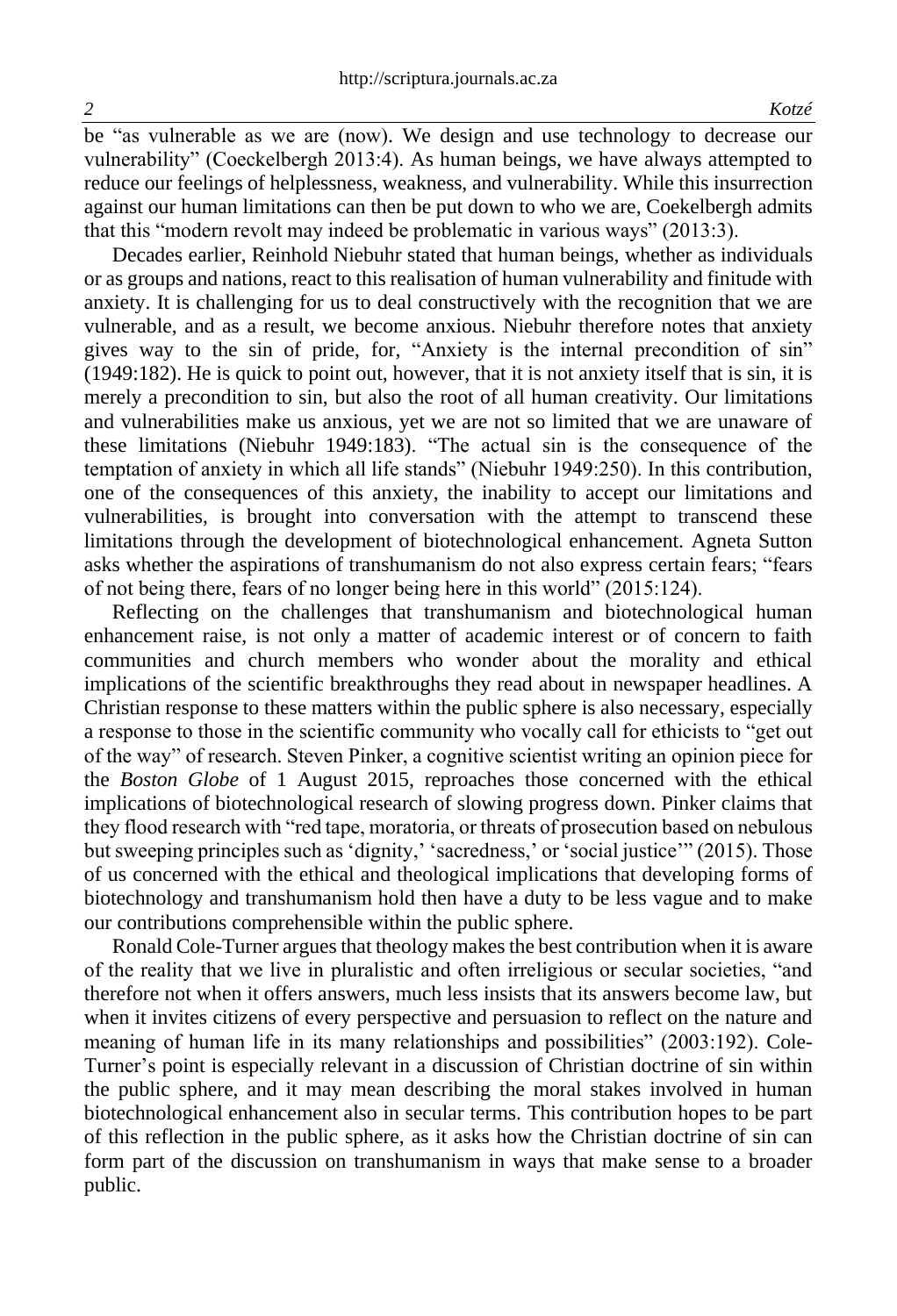# **Human limitations and the public sphere**

Human limitations challenge us, "whether we are religious or not" (Cole-Turner 2003:196). Thus, Michael Crow affirms that with regard to a number of topical issues, "we seem to be operating beyond our ability to plan and implement effectively, or even to identify conditions where actions is needed and can succeed" (2007:29). While these limits appear to be declining from the perspective of technological optimists, those with a grimmer outlook see more and more situations arising where our limitations become apparent. Crow (2007:30-31) groups these limits, that is, individual limits, into sociobiological limits; socioeconomic limits<sup>2</sup>; technological limits; knowledge limits; and philosophical limits. All these limitations come to the fore in the discussion of transhumanism and the biotechnological enhancement of human beings. Another important limit, as Cole-Turner (2003:196) notes, has to do with the "limit implied by the meaning of species". This is not so much a biological limit as one that is logical in nature: "If we transcend our species, will *we* still exist?" (Cole-Turner 2003:196, italics in original). The questions and challenges that transhumanism raises are not only important discussions to have in the public sphere as they have profound implications for how we think of, for example, human dignity, and many other concepts that are central to how many societies operate. Transhumanism also poses several theological questions, for example, about human nature, human beings as created, the desirability of limitations, and many others. As these are very public issues, they should also be addressed publicly.

Brent Waters launches a critical inquiry into techno-culture, arguing that this neologism that joins technology and culture wrongly implies that not only are we "living in a global culture that is being shaped by technology" (2014:7), but that asserting the priority of technology is misleading. New technologies do not appear by magic, foregoing and triggering cultural change. Such a view, Waters notes, awards unjustified autonomy to "a so-called technological system" (2014:7). However, technology "creates the vales of late moderns and not vice versa" (Waters 2014:8). If a specific technology were truly new, it would not be so commonly accepted. Accordingly, Waters notes that "it is not so much the case that technology creates new values as that it satisfies prior desires in often unanticipated ways" (2014:8). In turn, this prompts a cyclical pattern where new technologies result in further improvements, and users must modify their lives to make use of it fully. This spur "new desires and values in response to this unfolding potential, spurring another spate of technological innovation" (Waters 2014:9). The importance of dealing with the questions that the development of technology, also biotechnology, poses in the public sphere is also emphasised by Waters. He remarks that a "fixation on a glamourous future serves to misdirect attention away from the demanding and crucial task of critically examining the moral formation and pattern of daily, mundane life, which is precisely where technology, for both good and ill, works its greatest formative influence" (2014:1). This article aims to be a part of this critical examination.

<sup>2</sup> Much could be said regarding the possible socioeconomic implications of transhumanism and biotechnological enhancement of human beings, both on the level of the effects it could have in terms of the exacerbation of socioeconomic inequalities that already exist or the creation of new forms of inequalities. It is, however, beyond the scope of this contribution to engage in this discussion. For more on this topic, see for example Kotzé (2019).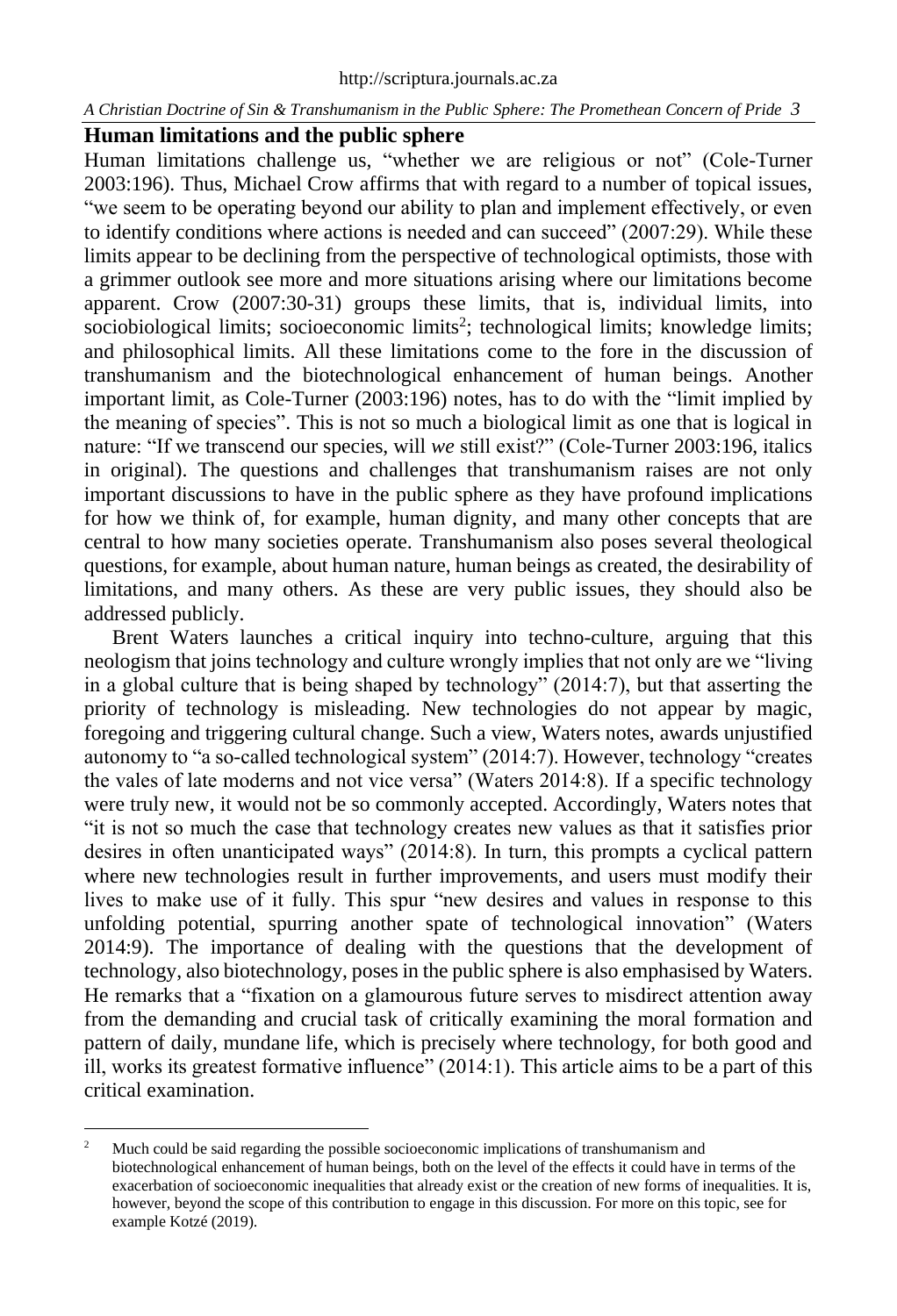Responding to the challenges raised by transhumanism which takes the Christian doctrine of sin in the public sphere as a point of departure is also particularly apt, given that to a large extent, sin language is used in the public sphere in this regard, often also in secular discourses. Ted Peters notes that whenever phrases are used as "*hubris*, or *playing God*, or *Frankenstein*" (2018:145, italics in original), the myth of Prometheus is being suggested. The notion of "playing God" will be discussed shortly. These expressions are all used often within the public sphere as well, and taking the time to reflect on their meaning is thus an important step. In the following section, this notion is framed as a Promethean concern.

#### **Human biotechnological enhancement—a Promethean concern**

The Promethean legacy, as Peters shows, is closely associated with "*hubris*, pride, overstepping our limits, crossing into forbidden territory, and violating the sacred. The antidote to Promethean recklessness is humility, caution, and sound judgment" (2018:145). John Gleaves also indicates that Prometheus has come to explain why pursuing the improvement of human beings is a task better left to omnipotent beings. Humanity has limited knowledge and as a result, what is intended to be an enhancement might become our ultimate undoing (2017:94). Peters also notes that "promethean pride or *hubris* is dangerous" (2014:13). In contemporary society, the shape that this Promethean pride can take among natural science is to overestimate the knowledge that we hold, ascribing omni-science which we do not possess (Peters 2014:13).

In an opinion piece for *The Atlantic Monthly*, Micheal Sandel notes that the biggest issue with genetic engineering and utilising it to enhance humanity is not, as is often assumed, that effort and human agency is challenged or eroded, but rather that a form of "hyperagency" is at play. Sandel calls this a "Promethean aspiration to remake nature, including human nature, to serve our purposes and satisfy our desires" (2004:5). In this way of thinking, transhumanism is also an intentional act of bending not just nature, but the very building blocks of human life, to our will. Intentions are an important factor in the ethical assessment of an act, for those of us with religious convictions, Cole-Turner notes (2003:196). For this reason, he further states that, "we are deeply suspicious of the integrity of our own intentions" (Cole-Turner 2003:196).

This scepticism, which applies of course not only to the application of biotechnological enhancements and transhumanist undertakings, but to all human endeavours, can also be put down to the Christian doctrine of sin.

#### **Transhumanism and the sin of pride in the public sphere**

Paul Ramsey famously made the statement: "Men ought not to play God before they learn to be men, and after they have learned to be men they will not play God" (1970:138). This notion of "playing God" is one that have been widely echoed, especially by critics of biotechnology. The most common way of interpreting this phrase is that to "play God" is to do something prohibited, to transgress our boundaries in a way that would amount to the sin of hubris, insulting God in a manner that will be punished and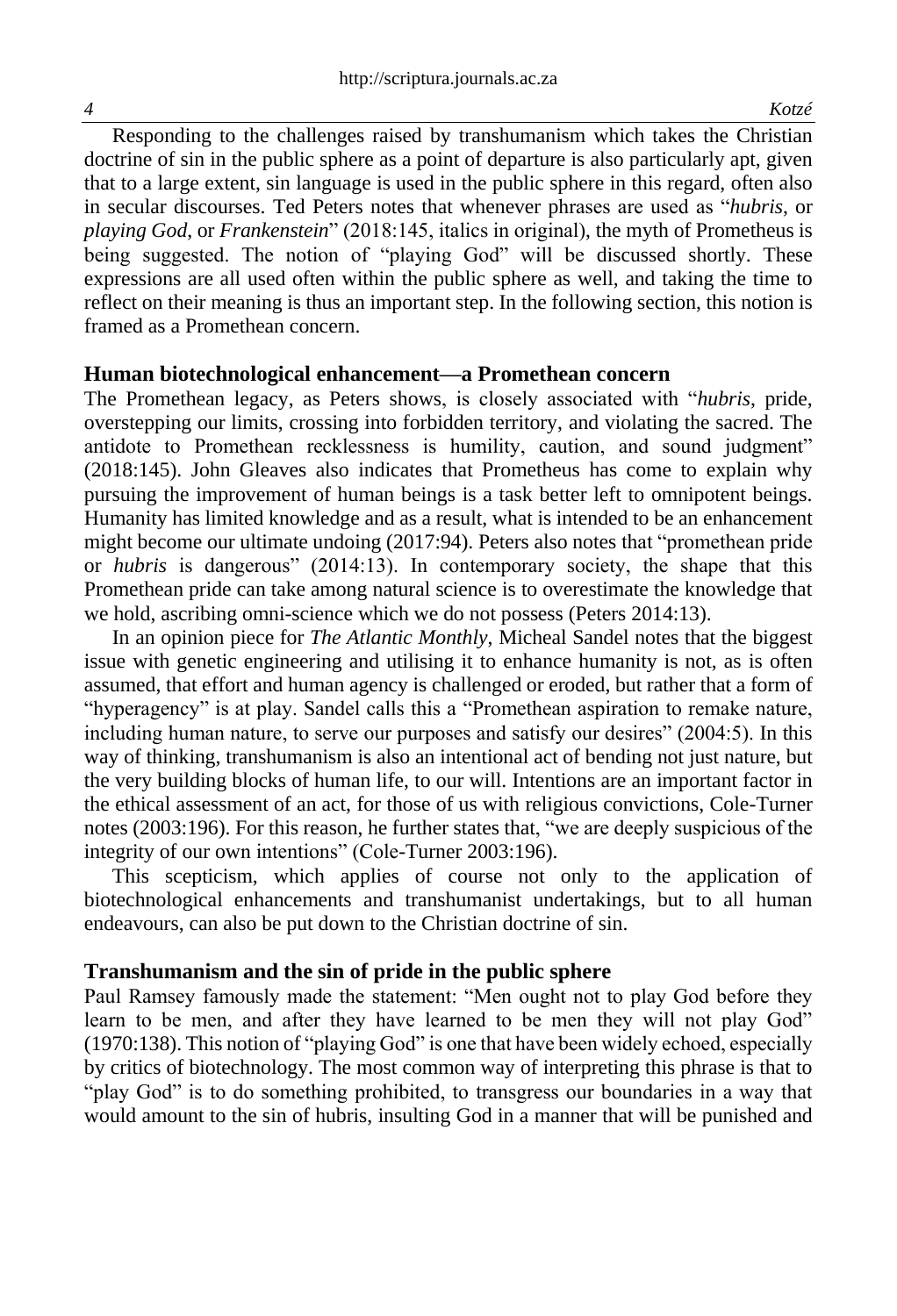*A Christian Doctrine of Sin & Transhumanism in the Public Sphere: The Promethean Concern of Pride 5* will end in catastrophe (cf. Peters 2014; 2018:145; Gleaves 2017:95; Coeckelbergh 2013:4; Baertschi 2013:435; Dumsday 2017:616) 3 .

John Sadler, for example, notes that in both science fiction and ordinary fiction, "the hubris myth, with its inevitable postscript of awful unforeseen consequences" continues (2010:68). He asks what becomes of the sin of hubris "when the virtue of humility is dismantled by a transhumanist pursuit of 'excellences'"? (Sadler 2010:67). The usage of the term "playing God" could be applied "to oppose both the development and utilisation of biotechnological knowledge and skills, also when it comes to human enhancement, on the basis that human beings are interceding onto God's territory and not taking our limitations into account" (Kotzé 2018:6). As such, one interpretation of this phrase could be summarised as the sin of pride.

The pride that can be said to be visible in transhumanism is not only in terms of the transgression of boundaries, but also the hubris of being the one to decide. Who decides which human limitations should be transcended? What attributes should be enhanced? Who should have access to these forms of technology? Ramsey asks whether human beings will ever be "wise enough" to successfully alter ourselves or our species (1970:123-124). Wisdom is also emphasised by Peters, who describes "playing God" in another way, namely to "confuse the knowledge we do have with the wisdom to decide how to use it" (2014:13). As one of the cardinal virtues, it makes sense that wisdom is also an aspect of the discussion on sin.

Wisdom is also identified as crucial to the discussion within Christian ethics on new forms of genetic technology by Celia Deane-Drummond. Deane-Drummond mentions that the "cardinal virtues of prudence, justice, fortitude and temperance" will in all probability be highly relevant in the "consideration of issues in genetics" (2006:47). This is because wisdom, she continues to note, "acts like an intermediary between these virtues and the theological virtues of faith, hope and charity" (Deane-Drummond 2006:47). In reflecting on wisdom as a virtue as discussed by Aquinas, she remarks "human attempts at wisdom that simply fix on creaturely loftiness Aquinas names as 'devilish … because it copies the pride of the devil'" (Deane-Drummond 2006:48-49). From this, it becomes clear that even the notion of human wisdom, when coupled with the sin of pride, could then merely be described as hubris or arrogance. It is described by Aquinas here as nothing more than a parody of true wisdom.

In James Drane's emphasis on moral virtues that are of importance of medical practitioners, he also lists a number of vices, naming commercial gain, disrespect, pride, love of power, self-centeredness and commitment to self-enhancement (1994:298-303). It is accurate that humanity have adapted to and have been changed by our environment. However, the new possibilities of change include not only the alteration of the conduct of human life, but the very nature of human life (Dumsday 2017:601). This aspect is also highlighted by Waters, who argues that "posthuman discourse is driven by largely inarticulate beliefs regarding human nature and destiny" (2014:1). Accordingly, he notes the necessity of "a counter-theological discourse" in order to reveal it as an untrue and even treacherous "collection of beliefs" (2014:1).

<sup>3</sup> Certainly, this does not only happen in the public sphere. Robin Gill, in *Public Theology and Genetics*, notes that an increasing number of theological works argue that "a godless society is ever moving in a more destructive and irreligious direction, relegating powers to itself that properly belong only to God" (2004:153).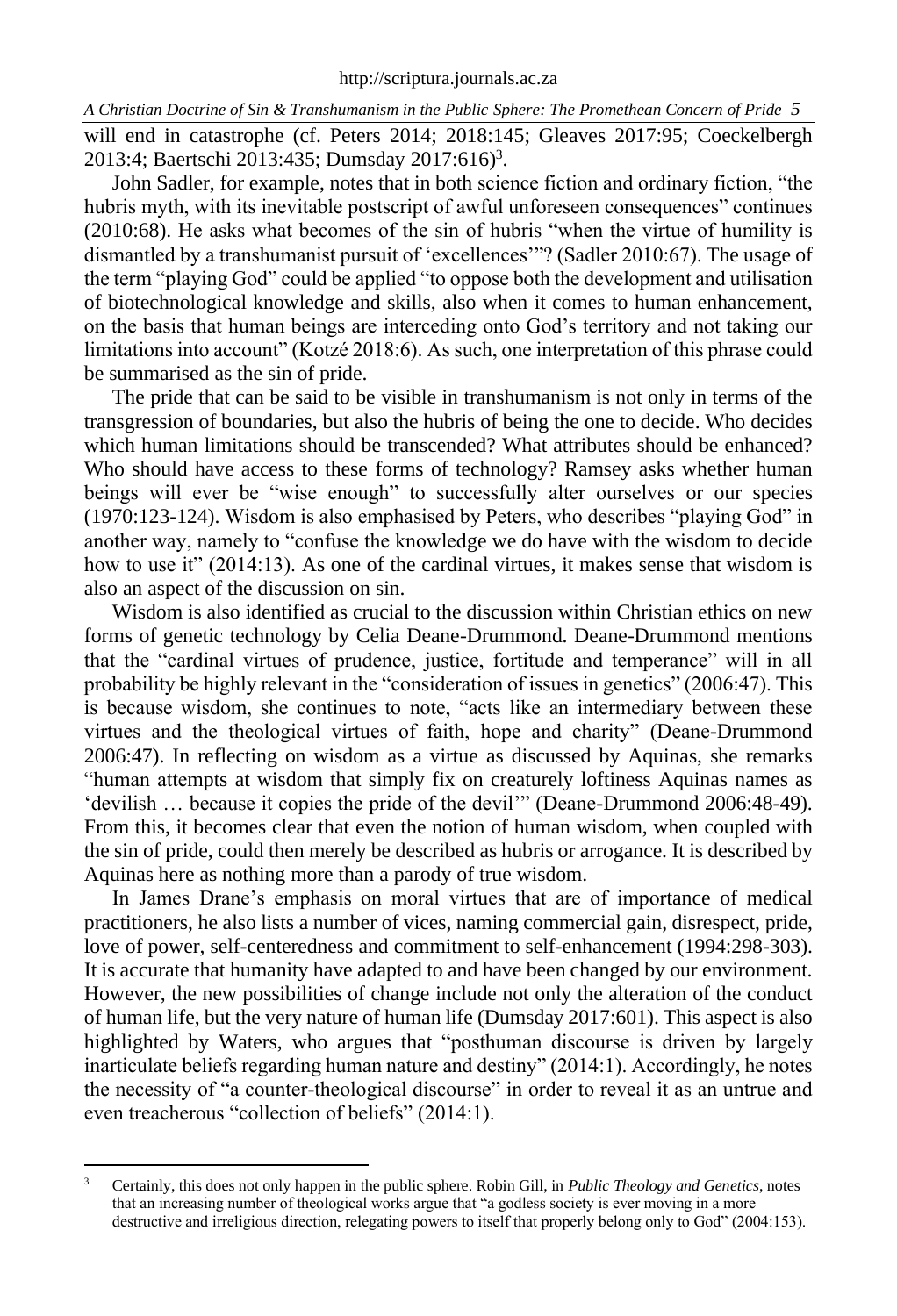The argument that Ramsey makes, is that "from man's rape of the earth and his folly in exercising stewardship over his environment by divine commission, there can be derived no reason to believe that he ought now to reach for dominion over the modifications of his own species as well" (1970:124). In short, we do not have a great track record. Ramsey disagrees with Karl Rahner on this point. Rahner states that humanity has always had the power to control our "permanent, everlasting orientation", but that this power has mostly been wielded in the field of the meditative knowledge of faith, until recent technological advances have broadened where this power can be exercised (Ramsey 1970:139). With this development, Rahner claims that, "there is really nothing possible for man that he ought not to do" (in Ramsey 1970:141), a thought that alarms Ramsey. It would have been interesting if Rahner would still have held this view during present discussions on transhumanism. The present challenge of transhumanism and the biotechnological enhancement of human beings are very different than the challenges Ramsey and Rahner were responding to.

Ramsey, for example, appeared to view the utilisation of technology mostly in terms of ensuring healthy children and preventing "unduly defective individuals" (1970:35) rather than the 'perfected' individuals that transhumanists foresee at present. Rahner, writing his seemingly affirmative evaluation of biotechnological enhancement, was writing in 1970, long before the goals that present transhumanists envision were discussed as even possibly attainable and how far "what is possible for man" stretched in his mind is impossible to ascertain today. Given that his anthropology is marked by not only freedom, but also a profound awareness of human fallibility, he also emphasised that the reality of sin overrules the achievement of "total and finalising self-mastery" (Rahner 1971:183).

Still, the examination of Ramsey makes a fitting conclusion to the notion of "playing God" as overstepping, as rebelling against the natural limitations we are created with and acting in ways which is God's prerogative.

On the other hand, an argument could also be made for the exact opposite perspective, namely that "not taking up the responsibility enshrined in this creative process, also through utilising the scientific tools at hand to become actively involved in creation, might rather be the failure to accept responsibility, to accept our vocation and calling" (Kotzé 2018:7). This argument is less common in discussions in the public sphere on "playing God". Lee Silver, however, does exactly this when providing a justification for "playing God" with the human genome, arguing on the basis that if we accept that God has given human beings responsibility, "then it would seem that have at least a *prima facie* moral obligation to alter our genetic makeup for therapeutic ends. Such acts in this latter view, then, would not be improper acts of 'playing God'; rather, they represent the rightful taking up of our responsibility for the goods of life and health" (2006:10). Adam Gross, while not explicitly mentioning the "playing God" argument, titles his article *Dr. Frankeinstein, Or: How I Learned to Stop Worrying and Love CRISPR-Cas9*, thereby invoking the Promethean concern. Gross indicates that amongst those involved in the development of biotechnologies such as CRISPR, there is a profound lack of interest in "an internationally binding treaty or convention" and "little willingness to engage in nonstate regulation of biotechnology" (2016:447).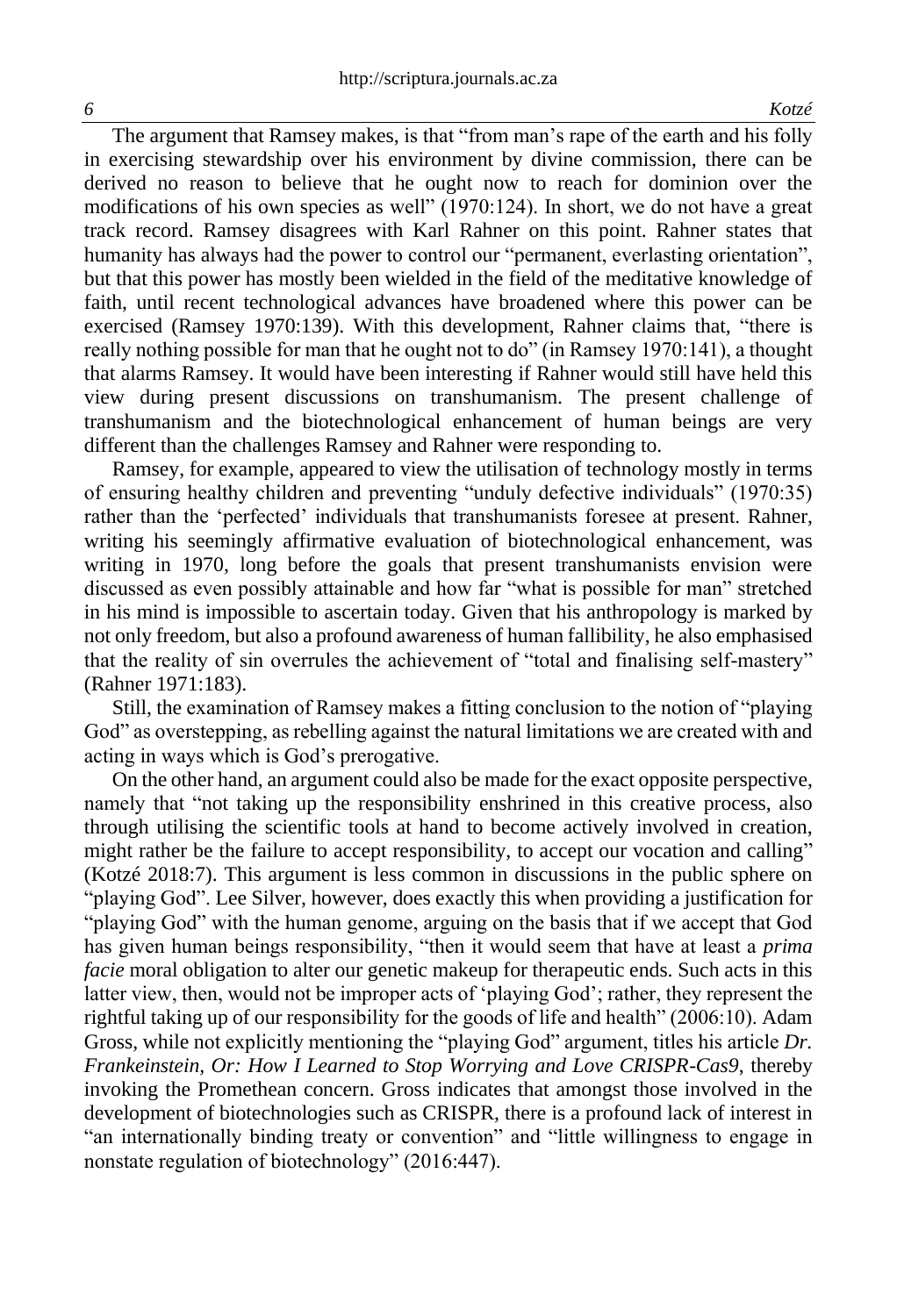Audrey Chapman reminds us that in many instances, scientific discoveries of new technological developments are introduced without there being any sincere attempt at assessing the ethical repercussions and usually also without public debate or input. Additionally, the way that the media usually reports on these breakthroughs or advances is in most cases lacking thorough and analytic examination (1999:109). She therefore notes that public theology is essential to stress the necessity of public discourse and societal decision making, rather than attempting to prescribe policy (Chapman 1999:250). This echoes the earlier statement of Cole-Turner, and brings the public sphere back into the discussion. In the following section, this is addressed more explicitly.

#### **A Christian doctrine of sin in the public sphere—theology as public**

William Stirrer and Andrew Morton defines public theology very simply by referring to the way it has been expressed by Jürgen Moltmann<sup>4</sup>, as having to do "with the public relevance of a theology which has at the core of its Christian identity a concern for the coming of God's Kingdom in the public world of human history" (2004:1). For Moltmann, the public nature of theology is integral to it being theology. For the sake of the Kingdom of God, "theology has to be *public* theology: public, critical and prophetic complaint to God – public, critical and prophetic hope in God" (1999:5, italics in original). This is also similar to Duncan Forrester's definition of public theology as theology "which claims to point to publicly accessible truth, contribute to public discussion by witnessing to a truth that is relevant to what is going on in the world and to the pressing issues which are facing people in societies today" (2000:127).

Nico Koopman pinpoints three fundamental questions for public theology, even though different approaches would deal with these questions in different manners: "first, the inherent public nature of God's love; second, the rationality of God's love for the world; and third, the meaning and implications of God's love for every facet of life" (Koopman 2010:124). All three of these questions can be described as a "specification and concretisation of the three questions that Christian theology address"; that is, the essence or content of the Christian faith, the "rationality of the Christian faith", and third, the significance and consequences thereof for all aspects of life (Koopman 2010:124). This includes the implications of Christian faith for questions raised in the public sphere, such as responding to transhumanism.

A concept, such as 'public', is used in different and often, in vague and even inconsistent ways, as Dirkie Smit remarks (2007). In making a proposal for a formulation of the Christian doctrine of sin also as a response to the public questions of transhumanism, it is important to clarify what exactly is meant by this public sphere.

Smit identifies three ways that contemporary societies speak of the notion of the public. First, public can refer to the areas and procedures where public opinion is shaped and supported regarding the normative vision for society (2007:1-2). In this same view, public can also be used as the opposite of private, or in contrast with the state or market.

Moltmann (1999:1) explains that, "Its subject alone makes Christian theology a *theologia publica*, a public theology. It gets involved in the public affairs of society. It thinks about what is of general concern in the light of hope in Christ for the kingdom of God. It becomes political in the name of the poor and the marginalized in a given society. Remembrance of the crucified Christ makes it critical towards political religions and idolatries. It thinks critically about the religious and moral values of the societies in which it exists, and presents it reflections as a reasoned position".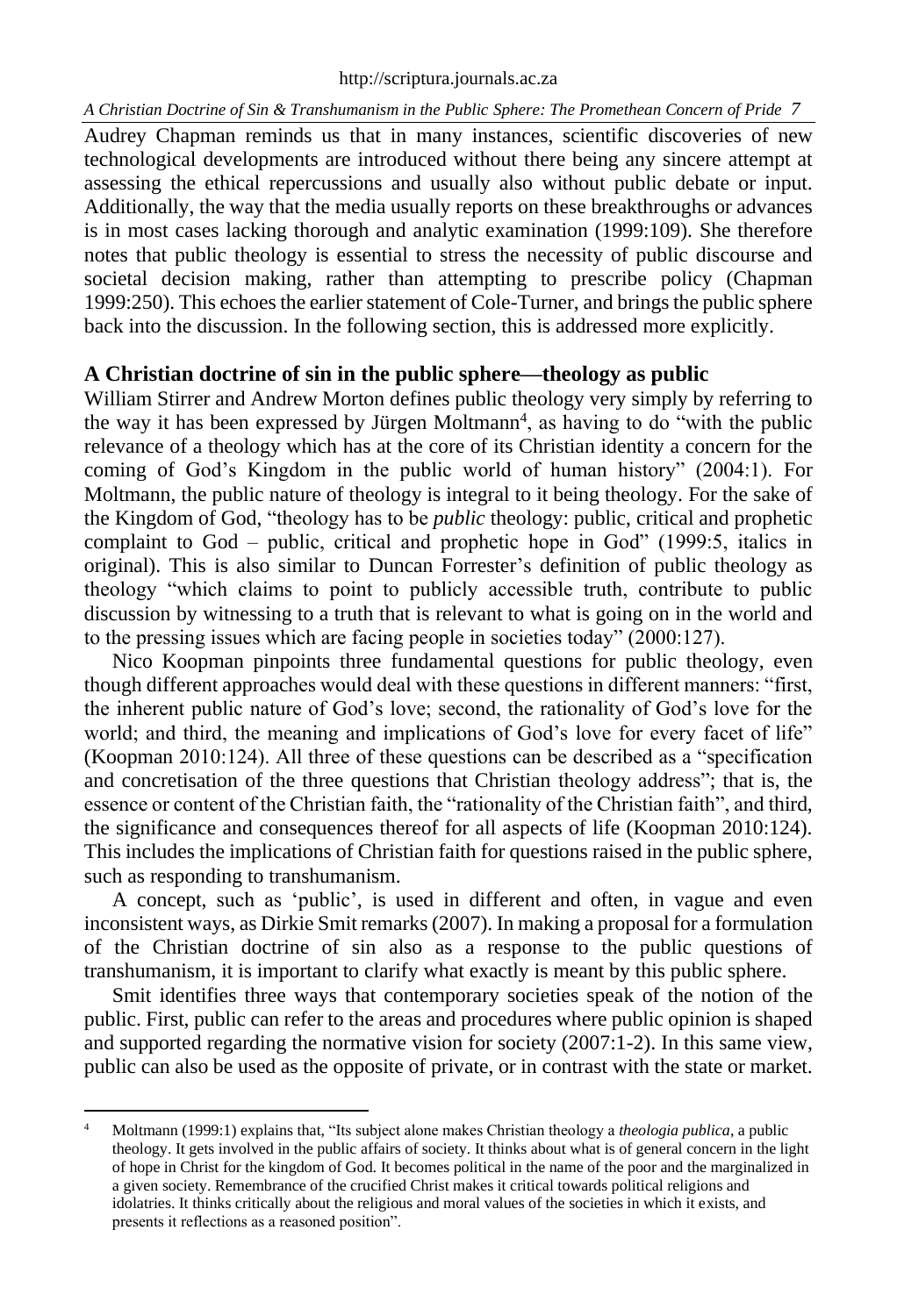Public theologies that are based on this understanding of what public entails, Koopman (2010:135) indicates, "take on the form of public religion as civil religion, advocacy and struggle for specific goals, roundtable forums that facilitate public dialogue and address tensions and conflicts in service of the common good, and also participation in policy making and implementation".

The second way in which 'public' can be understood, possibly the most widely used within the circles of theology and the Church, is to refer to life in a broad and general sense; living in the world, the entirety of creation, including history, culture, social life, reality, and humanity. Public theology within this understanding focuses on the role that the church plays in society, the relationship between church and state, the economy, and civil society (Smit 2007:3-5). The third approach to 'public' is still more ambiguous, working with the assumption that because specific audiences are addressed, all theological discourse can be described as public (Smit 2007:4-5).

For Koopman, this multiplicity in understandings and the differences in emphasis is an important diversity to maintain. It is necessary, he indicates, to have the contribution of theologians on the moral vision of society, "in public opinion formation and implementation" (2010:136). A theological grappling with formal questions of method, as well as substantial questions regarding the place, role, and shape of the church in the public sphere is also needed. "We need the skills to address different audiences or publics" (Koopman 2010:136).

Keeping to the pattern of identifying three approaches, Ian McFarland discusses societal voices supporting "the value of sin-talk in the public sphere" (2010:11), even though these voices are often on the periphery. Most often, the argument is based on the belief that a suitable appreciation for how human beings experience the reality of evil cannot be maintained without the vital and inimitable resource that the language of sin offers (McFarland 2010:12). He goes on to identify three models in which contemporary endeavours to "reclaim" the language of sin in the public sphere can be grouped, emphasizing a particular dimension of the way sin has traditionally been characterised. In the *responsibility model*, the emphasis is on sin "as a class of acts or attitudes that damages or disrupts the relationships necessary for human well-being" (2010:12). The focus in the *participation model* is on sin having a dimension that is beyond the merely personal, but being a power that damages the well-being of all creatures (2010:14). The last model, which McFarland (2010:16-17) calls the *tragic model*, utilises the language of tragedy as an alternative way of voicing the "human experience of evil". None of these models, however, sufficiently brings together the complete scope of sin language in the Bible, which is characterised by the concept of humanity's essential responsibility for sin on the one hand, and our essential powerlessness in the face thereof on the other. Accordingly, McFarland (2010:18-19) proposes that the doctrine of original sin is a way of attempting to step into this gap.

Theology makes a unique contribution to discourses in the public sphere. In comparing religious and secular ethicists, Gill indicates that the difference is relative and of course there are those that explicitly refer to the value they place on wider relational bonds, justice for the powerless, and the moral tradition in their arguments. However, in general, "religious ethicists … are more likely than their secular counterparts to enshrine these three derivative virtues" (2004:258). For Gill (2004:263), public theology then has a critical function to fulfil in three ways; "criticizing, deepening and widening the ethical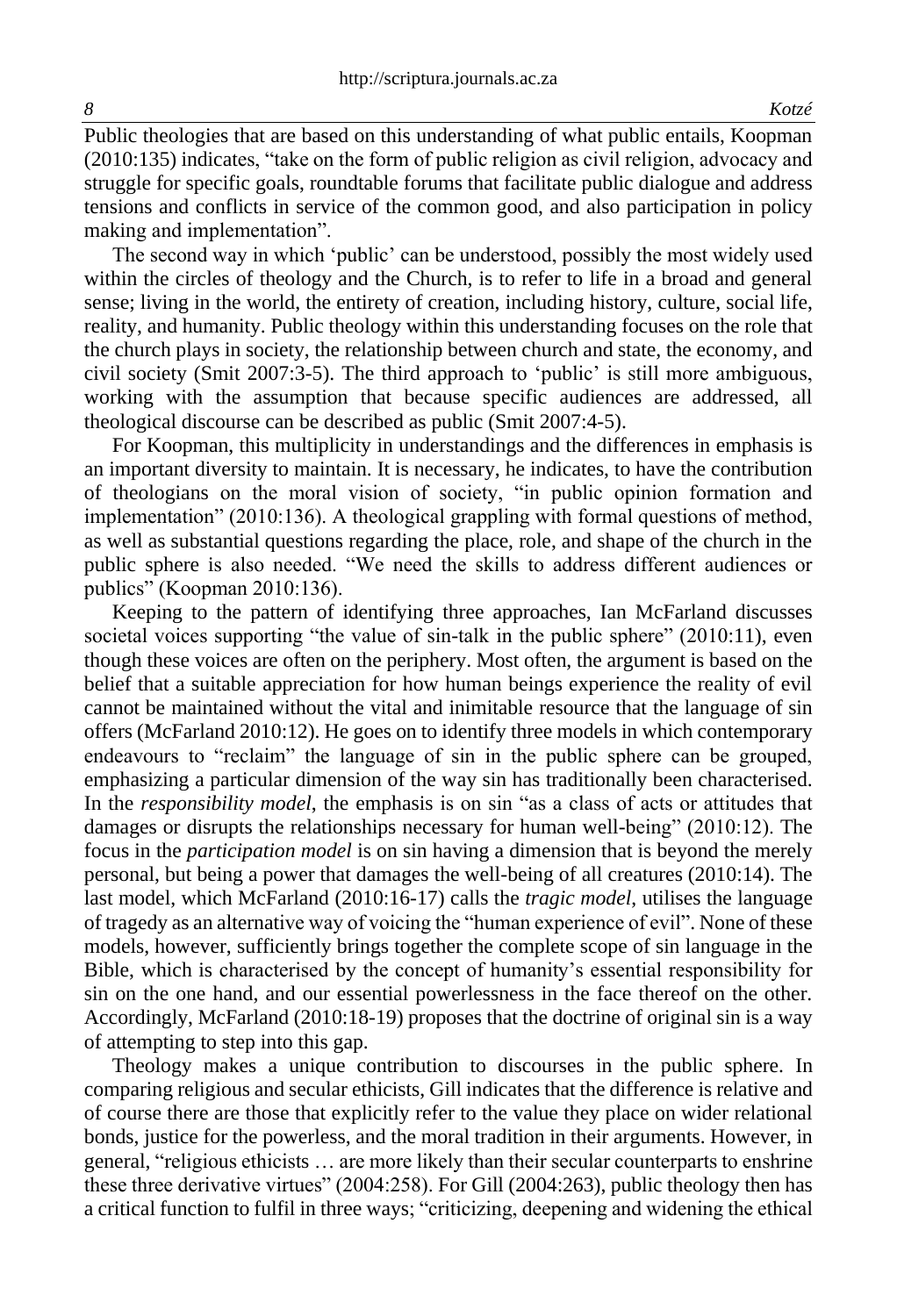debate in society at large". The tasks of deepening and widening offer a vision of what could be and is based on the Christological assumptions that are at the core of Christian theology (Gill 2004:263). The content of theology is therefore an important feature of a public theology that addresses public issues such as those raised by transhumanism and human enhancement through biotechnology. In this contribution, the Christian doctrine of sin has been put forward as a resource that shows one way in which theological content could add to the discussion in the public sphere. In particular, sin expressed as pride has been chosen as the point of departure here, given that sin language is already often used in secular discourses, especially in the often-used expression "playing God". In the following section, I suggest one way in which a Christian doctrine of sin, and pride in particular, can function in the public sphere in discussions of transhumanism, by showing the importance of vulnerability as a countermeasure to pride.

## **Vulnerability as a countermeasure to pride**

Coeckelbergh reminds us that what we deem to be risks and our notions of how these risks could be mitigated or dealt with, as well as which issues we would prioritise, depend "on claims made by scientists and others in the public domain" (2013:40). Utilising sin language also in the public sphere in a theological response to the challenges raised by transhumanism necessitates that we respond in a manner that is understandable within the public sphere. Vulnerability as a countermeasure to pride is one way in which this can be done.

In traditional thought, the inverse of pride has been expressed as humility. I wish to argue that one facet of humility, and one that would contribute to discussions on transhumanism and sin within the public sphere, could in turn be expressed as an appreciation for vulnerability. Ernst Conradie notes that pride "comes in various forms" (2017:14), all linked to the notion of sin as revolt, arrogance, idolatry, a failure to trust God. Consequently, "sin may be understood as the refusal to accept our place, to know and to accept our limitations" (Conradie 2017:16). When speaking about sin as pride in general terms, humility then serves well as the counter. Utilising sin language to respond to the challenges raised by transhumanism, also in the public sphere, however, necessitates a more precise description of humility and I propose that vulnerability can fulfil this function.

"[E]xistential vulnerability and risk need to be discussed as a public matter, since they *are* of public concern" (Coeckelbergh 2013:147, italics in original). The problem of vulnerability also cuts through the modern distinction between the private and the public spheres (Coeckelbergh 2013:151). It is unsustainable to make too sharp a distinction between different spheres, such as "religion", "politics", "economy", and so forth, as the intersectionality of these areas means that they often overlap and the distinctions become fuzzy at best. The notion of vulnerability in the discussion on transhumanism also makes these distinctions less sharp because it encompasses both individual vulnerability and public risk.

Responding to the challenges of transhumanism and biotechnological enhancement of human beings with the notion of vulnerability as a countermeasure to pride also offers a way to react to the anxiety over our limitations which precedes pride, as mentioned earlier. Koopman (2013:47) remarks that over against responding with anxiety to our vulnerabilities, "the Christological hope of the heavenly solidarity of the cross and the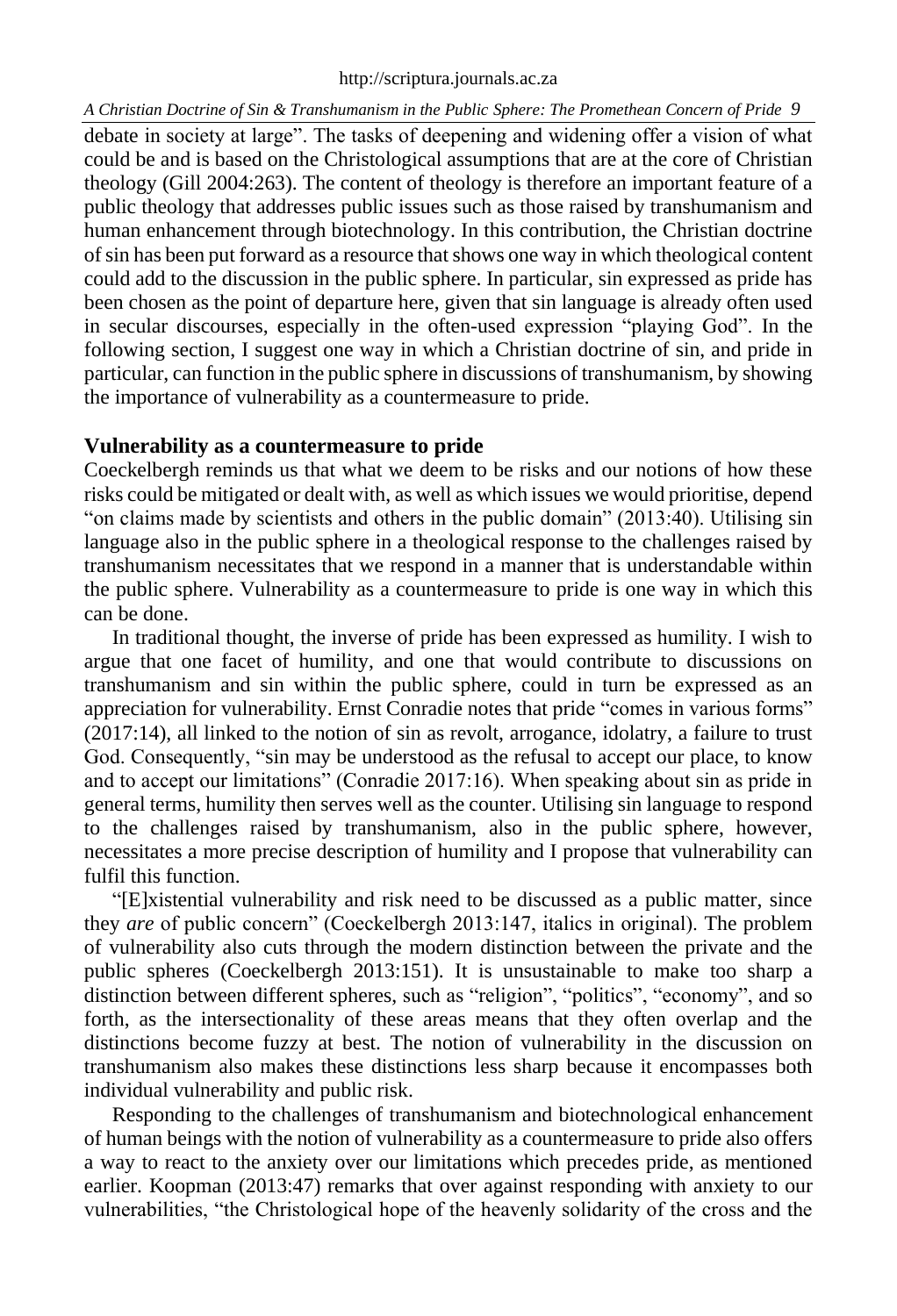expectation of renewal of the open grave are suggested as a faithful response to vulnerability".

Sturla Stålsett argues that it is important to have a renewed appreciation of both the inevitability and the inimitable worth of human vulnerability (2015:466). The relationship between theology and anthropology is an intimate one in Christian theology; we understand ourselves in the view of God. Human beings are inherently vulnerable. While this vulnerability is an aspect that transhumanists seek to transcend, it does not only refer to the capacity to be affected by others, but more generally speaking, "openness, relatedness, mutability, and communicability" (Stålsett 2015:467). Vulnerability, in its positive dimension, Stålsett (2015:467) notes, is the invitation to enter into relationship; "that the vulnerable person be recognized, taken into account, cared for, respected, loved, and protected". Our vulnerability, rather than something that we should aim to reduce through technological development, necessitates ethical action. It is because of our vulnerability that we depend on each other, which gives us power over others, but also gives others a claim against us—it is an ethical demand (Stålsett 2015:468). Vulnerability in theological discussion is also broader than this; it is not only human beings that are vulnerable, but God is vulnerable as well.

Many sources in the Christian tradition speak to the symbol of God as vulnerable. Moltmann, in particular, traces the theological development of the suffering God (Stålsett 2015:474). Confessing a vulnerable God, Stålsett (2015:477) notes that a God who has made the choice to be vulnerable through creation, love, and relationship with vulnerable human beings "calls for a … theology that enhances human vulnerability as a value". Over against the sin of pride, the recognition of our vulnerability, not as an attribute that needs to be transcended, but something to embrace, offers a powerful alternative. The embracing of our vulnerability is also a notion that can be utilised comprehensively in the public sphere.

Vulnerability also brings about the acknowledgment that we are beholden to God; that life itself is a gift. The recognition of the giftedness of life is also the acknowledgement that "not everything in the world is open to whatever use we may desire or devise" (Sandel 2004:5). An appreciation of the gifted nature of life holds back the Promethean project and helps to bring about a certain humility, which Sandel (2004:5), while acknowledging that this humility reaches beyond religion, also calls "in part a religious sensibility". This humility can also be linked to the virtue of wisdom mentioned earlier.

Coeckelbergh argues that while transhumanism might diminish certain forms of vulnerability in the future, new forms would emerge. Accordingly, he puts forward that the choice "is not between vulnerable humans and invulnerable posthumans, or between vulnerability and invulnerability, but a choice between different *forms* of the human and different *forms* of vulnerability" (2013:204, italics in original). From a theological perspective, however, this argument puts a tenuous amount of trust in human ability to discern which vulnerabilities are worth discarding, what new vulnerabilities would emerge, and what forms they would take. Inherent to the human condition, Conradie (2017:152) reminds us, is human fallibility.

Stressing the importance of vulnerability as the inverse of human pride within the context of transhumanism functions on two levels. On the one hand, it reminds us that as human beings, we are vulnerable, fragile, and fallible. Even with the best intentions,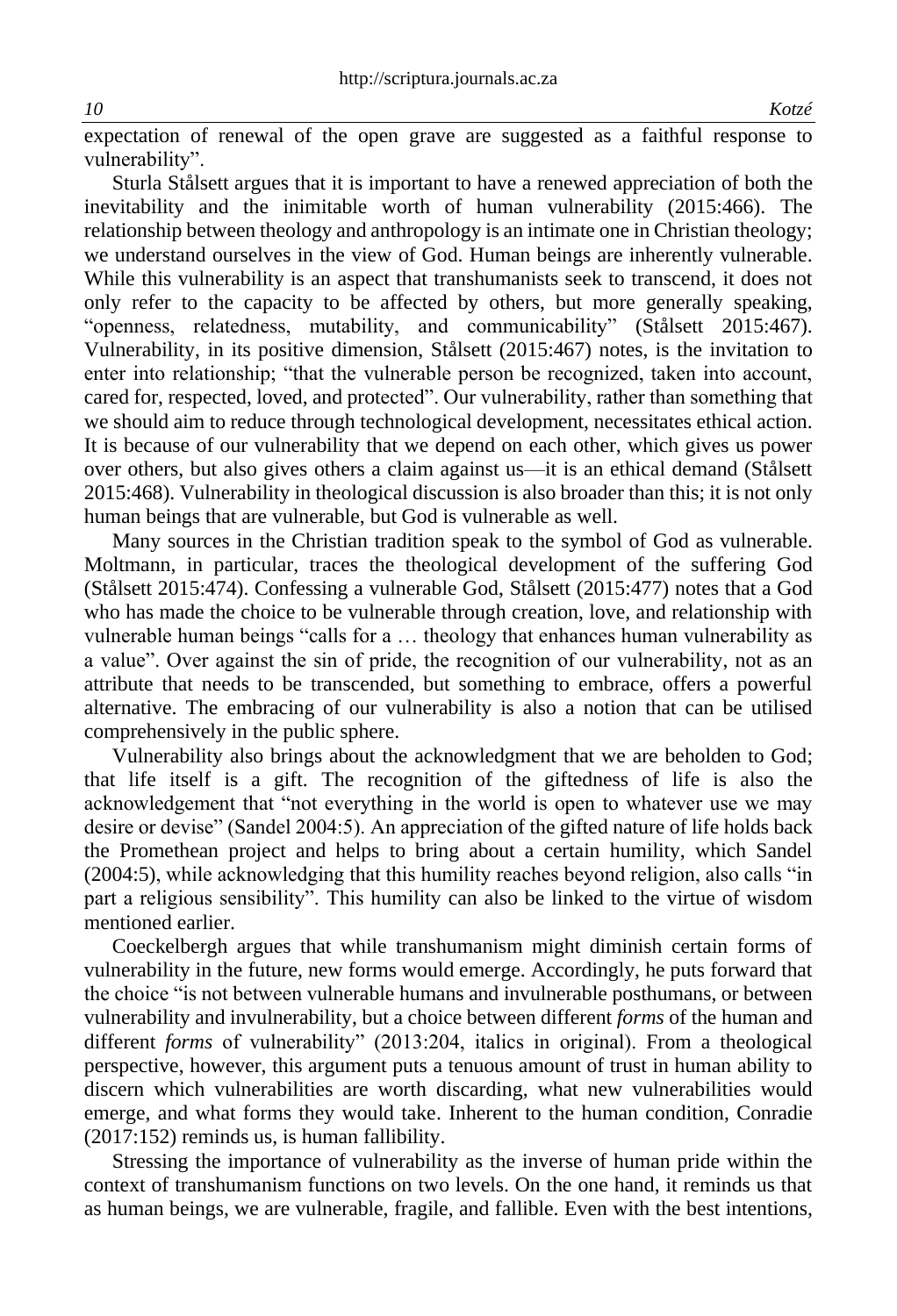our endeavours for improvement often fail. On the other hand, vulnerability also reminds us to keep in focus those who are especially vulnerable in our discussions. Emphasising vulnerability means that in discussions on transhumanism, also in the public sphere, we keep in mind the differently abled, those individuals whose vulnerabilities and identity could be the first to be eradicated by quests for 'enhancement'. By underscoring the importance of vulnerability, we are also reminded of social, economic, and structural vulnerabilities, and that the development of the type of technology envisioned by transhumanists will only be available and affordable to a select few. As the inverse of pride, vulnerability as one form of humility can contribute meaningfully to discussions on the ethical and theological questions that transhumanism poses by making use of accessible sin language also in the public sphere.

# **Conclusion**

The duty of the public theologian is "to keep alive the dream of ending global human misery and to speak in public debate in ways that are prophetic, passionate and yet accessible" (Storrar & Morton 2004:21). John de Gruchy indicates that for public theology to be authentic and to function within the public sphere, it must be able to critique itself and be receptive to other approaches and viewpoints, including the historical context. However, this does not mean that it should be apologetic to the extent that its particular Christian content is concealed or negated, nor that its prophetic transparency and duty become weakened (De Gruchy 2004:59).

Richard Bauckman states that the questions that public theology needs to answer in the twentieth-first century include whether the freedom that modernity viewed as its aim has been delivered, whether this freedom is to our benefit or disadvantage, and whether the type of freedom it imagined can be called indeed the "authentic foal of human fulfilment" or rather a distortion of human freedom (2004:77). Bauckman (2004:77) further states that it is so clear that these are the questions to which answers are expected from public theology; it "hardly needs arguing". Behind every discussion of human freedom in the crisis of modernity, he argues, "the question of the death of God" is present, although this is mostly in implicit ways (Bauckham 2004:77). In responding to these questions and reflecting on the matter of human freedom in the public sphere, this point must be made explicit.

The questions of human freedom and human limitations are intimately related to the challenges raised by transhumanism and responding also to the theological assumptions in these discussions in the public sphere necessitates not concealing the Christian content that enables theology to make a unique and important contribution also to the discourse in the public sphere. In this contribution, a Christian doctrine of sin within the public sphere was utilised in such a manner. I have argued that the widespread references to transhumanism and related forms of biotechnology as "playing God" and making itself guilty of the sin of pride, also within secular discourse, makes this a fitting doctrine to use as resource for this discussion.

Being human means that we are vulnerable. "We are under threat. We are fragile. We suffer" (Koopman 2013:53). Acknowledging our vulnerabilities, not with the aim of transcending them, can serve as countermeasure to reacting to this recognition of our limitations and vulnerabilities with pride rooted in the Promethean project of wanting to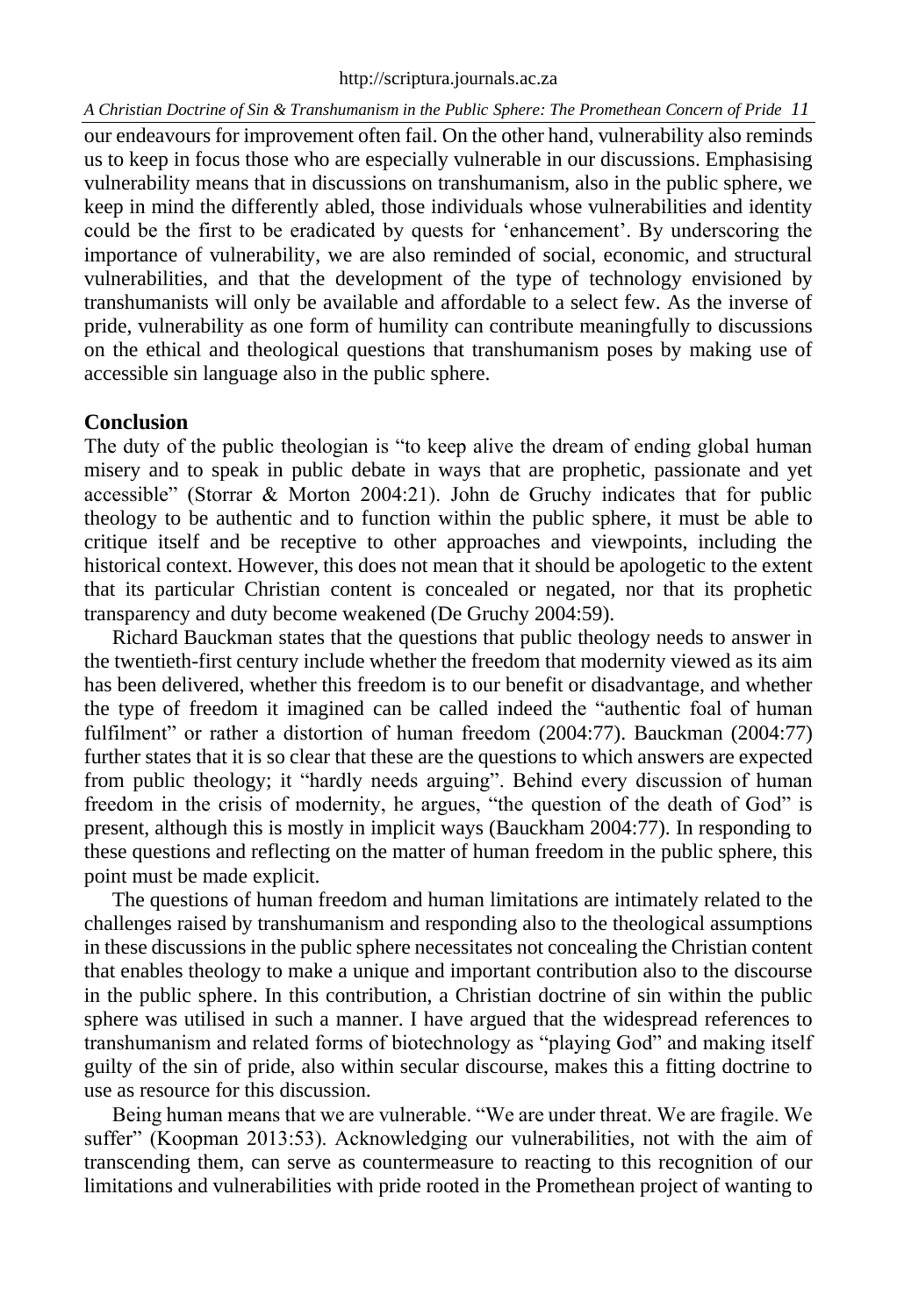overcome all our limitations and vulnerabilities. In this way, a Christian doctrine of sin can offer a response to transhumanism, in a way that makes sense in the public sphere.

# **Bibliography**

Baertschi, B. 2013. Defeating the Argument from Hubris, *Bioethics* 27(8): 435-441.

- Bauckman, R.J. 2004. Freedom in the Crisis of Modernity. In Storrar, W.F. and Morton, A.R. (eds.), *Public Theology for the 21st Century*. London: T&T Clark, 77-94.
- Chapman, A.R. 1999. *Unprecedented Choices: Religious Ethics at the Frontiers of Genetic Science*. Minneapolis: Fortress Press.
- Coeckelbergh, M. 2013. *Human Being @ Risk: Enhancement, Technology, and the Evaluation of Vulnerability Transformations*. Dordrecht: Springer.
- Cole-Turner, R. 2003. Human Limits: Theological Perspectives on Germ-Line Modification, in Chapman A.R. and Frankel, M.S. (eds.), *Designing Our Descendants: The Promises and Perils of Genetic Modifications*. Baltimore: The Johns Hopkins University Press, 188-198.
- Conradie, E.M. 2017. *Redeeming Sin? Social Diagnostics amid Ecological Destruction.* Lanham: Lexington Books.
- Crow, M.M. 2007. 'None Dare Call It Hubris: The Limits of Knowledge', *Issues in Science and Technology*, 29-32.
- Deane-Drummond, C. 2006. *Genetics and Christian Ethics*. Cambridge: Cambridge University Press.
- De Gruchy, J.W. 2004. From Political to Public Theologies: The Role of Theology in Public Life in South Africa. In Storrar, W.F. and Morton, A.R. (eds.), *Public Theology for the 21st Century*. London: T&T Clark, 45-62.
- Drane, J.F. 1994. Character and the Moral Life: A Virtue Approach to Bioethics. In Du Bose, E.R., Hamel R.P. and O'Connell, L.J. (eds.), *A Matter of Principles*. Valley Forge: Trinity Press International, 284-309.
- Dumsday, T. 2017. Transhumanism, Theological Anthropology, and Modern Biological Taxonomy, *Zygon* 52(3): 601-622.
- Forrester, D. 2000. *Truthful Action*. Edinburgh: T&T Clark.
- Gill, R. 2004. Public Theology and Genetics. In Storrar, W.F. and Morton, A.R. (eds.), *Public Theology for the 21st Century*. London: T&T Clark, 253-265.
- Gleaves, J. 2017. Beyond Prometheus, Strawmen, and Science Fiction: Ethicists and the Moral Debate over Enhancements to Human Performance, *Kinesiology Review* 6: 91–98.
- Gross, A.J. 2016. Dr. Frankeinstein, Or: How I Learned to Stop Worrying and Love CRISPR-Cas9, *Jurimetrics: The Journal of Law, Science & Technology* 56(4): 413-447.
- Humanity+. Website: humanityplus.org. Accessed 12 February 2020.
- Koopman, N. 2013. Hope, Vulnerability and Disability? A Theological Perspective. In Claassens, J., Swartz, L. and Hansen, L. (eds.), *Searching for Dignity: Conversations on Human Dignity, Theology and Disability*. Stellenbosch: SUN Media, 43-54.